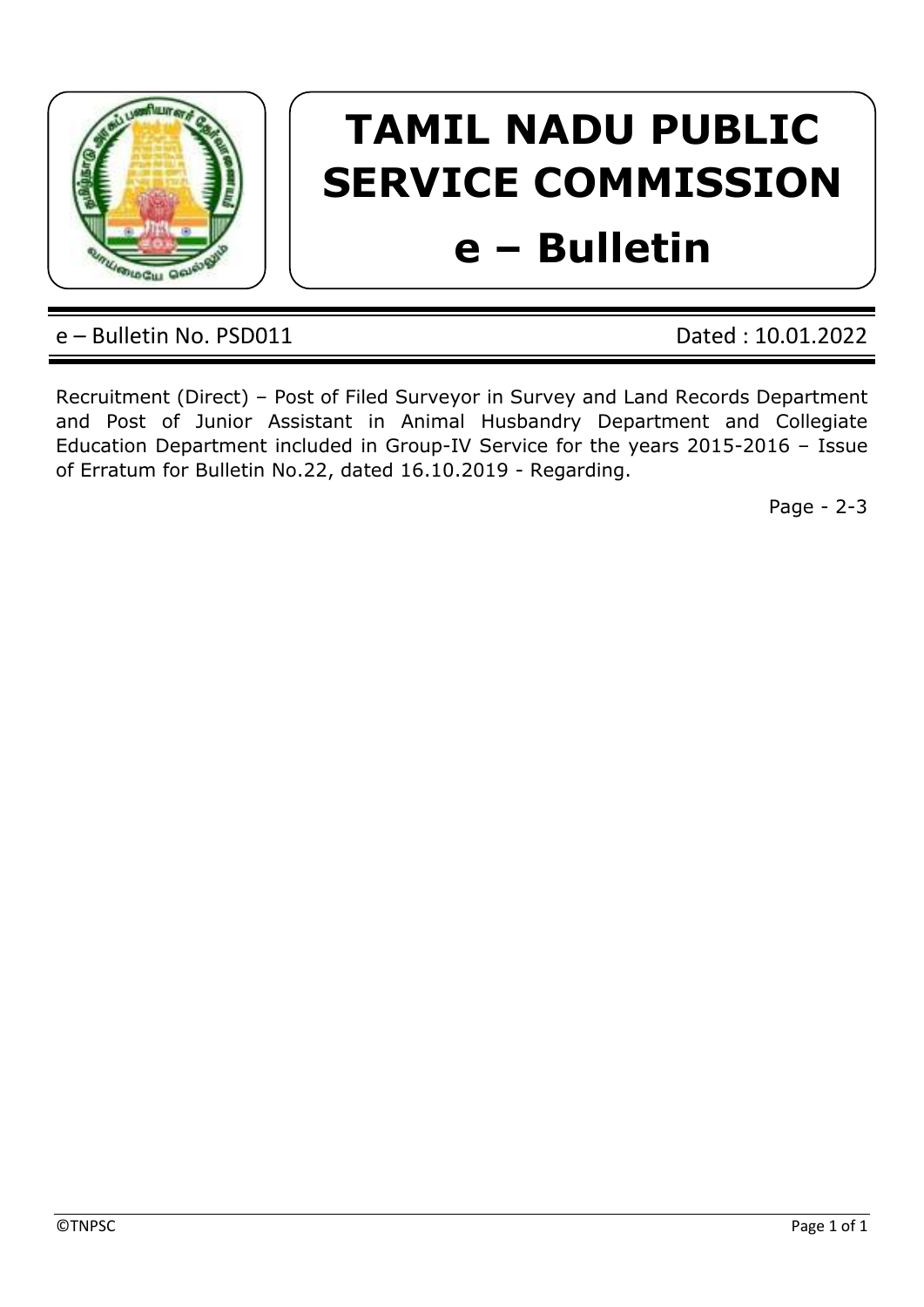## <u>தமிழ்நாடு அரசுப் பணியாளர் தேர்வாணையம்</u>

## பிழைத் திருத்தம்

I. தொகுதி IV 2015-2016 ஆம் ஆண்டுகளுக்கான தெரிவின் மூலம் பல்வேறு மாவட்ட நில அளவை பதிவேடுகள் அலகிற்கு நில அளவர்களாக ஒதுக்கீடு செய்யப்பட்ட நபர்களின் பெயர் மற்றும் இதர விவரங்கள் அடங்கிய பட்டியல் அக்டோபர் 16, 2019 நாளிட்ட தேர்வாணைய செய்தி வெளியீடு அறிவிக்கை எண்.22-ல் பக்கங்கள் 5346 முதல் 5376 வரை வெளியிடப்பட்டுள்ளது. அதில் பின்வரும் திருத்தங்கள் செய்யப்பட்டு வெளியிடப்படுகிறது.

1. பக்கம் 5359-ல் உள்ள நாமக்கல் மாவட்ட அலகிற்கு தெரிவு செய்யப்பட்ட நபர்களின் பட்டியலில் 44<sup>th</sup>Turn "Thiru.M.Vadivel" என்ற நபரின் வரிசையில் வ.எண். 6" என்பது விடுபட்டுள்ளது அதனை சேர்த்து திருத்தம் வெளியிடப்படுகிறது. வ.எண்.10-ல் உள்ள நபர் Tmt/Selvi.N.Sudha என்பவரின் கல்வித்தகுதி "B.A." என உள்ளது. அதனை "M.A." என திருத்தம் செய்து வெளியிடப்படுகிறது.

2. பக்கங்கள் 5357 முதல் 5358 வரை உள்ள நாகப்பட்டினம் மாவட்ட அலகிற்கு தெரிவு செய்யப்பட்ட நபர்களின் பட்டியலில் வ.எண்.4-ற்கு கீழே "58TH TURN ALREADY FILLED AS BC(W)(DEAF)" என உள்ளது. அதனை " $58^{TH}$  TURN ALREADY FILLED AS  $53A$  BC(W)(DEAF)" என திருத்தம் செய்து வெளியிடப்படுகிறது.

3. பக்கங்கள் 5360 முதல் 5362 வரையில் உள்ள இராமநாதபுரம் அலகிற்கு தெரிவு செய்யப்பட்ட நபர்களின் பட்டியலில் பக்கம் 5362-ல் உள்ள வ.எண்.21-ல்  $T$ mt/Selvi. Ani Priyadevi என்ற நபரின் initial  $G$  விடுபட்டுள்ளது. அதனை சேர்த்து திருத்தம் லெளியிடப்படுகிறது. மேலும் அவரின் பிறந்த தேதி "5/04/1992" என உள்ளது. அதனை "15/04/1992 என திருத்தம் செய்து வெளியிடப்படுகிறது.

4. பக்கம் 5368-ல் உள்ள தூத்துக்குடி மாவட்ட அலகிற்கு தெரிவு செய்யப்பட்ட நபர்களின் பட்டியலில் வ.எண்.11-ல் "55<sup>TH</sup> TURN" என உள்ளது. அதனை "55A TURN" என திருத்தம் செய்து வெளியிடப்படுகிறது.

5. பக்கங்கள் 5369 முதல் 5370 வரையில் உள்ள திருநெல்வேலி மாவட்ட அலகிற்கு தெரிவு செய்யப்பட்ட நபர்களின் பட்டியலில் பக்கம் 5370-ல் பட்டியலுக்கு கீழே \_(iii)THE NAME HAD DELETED BY THE COMMISSION VIDE Lr.No.5809/PSD-C1/2017, dated 26/07/2017" என உள்ளது. அதில் dated "26/07/2019" என திருத்தம் செய்து வெளியிடப்படுகிறது.